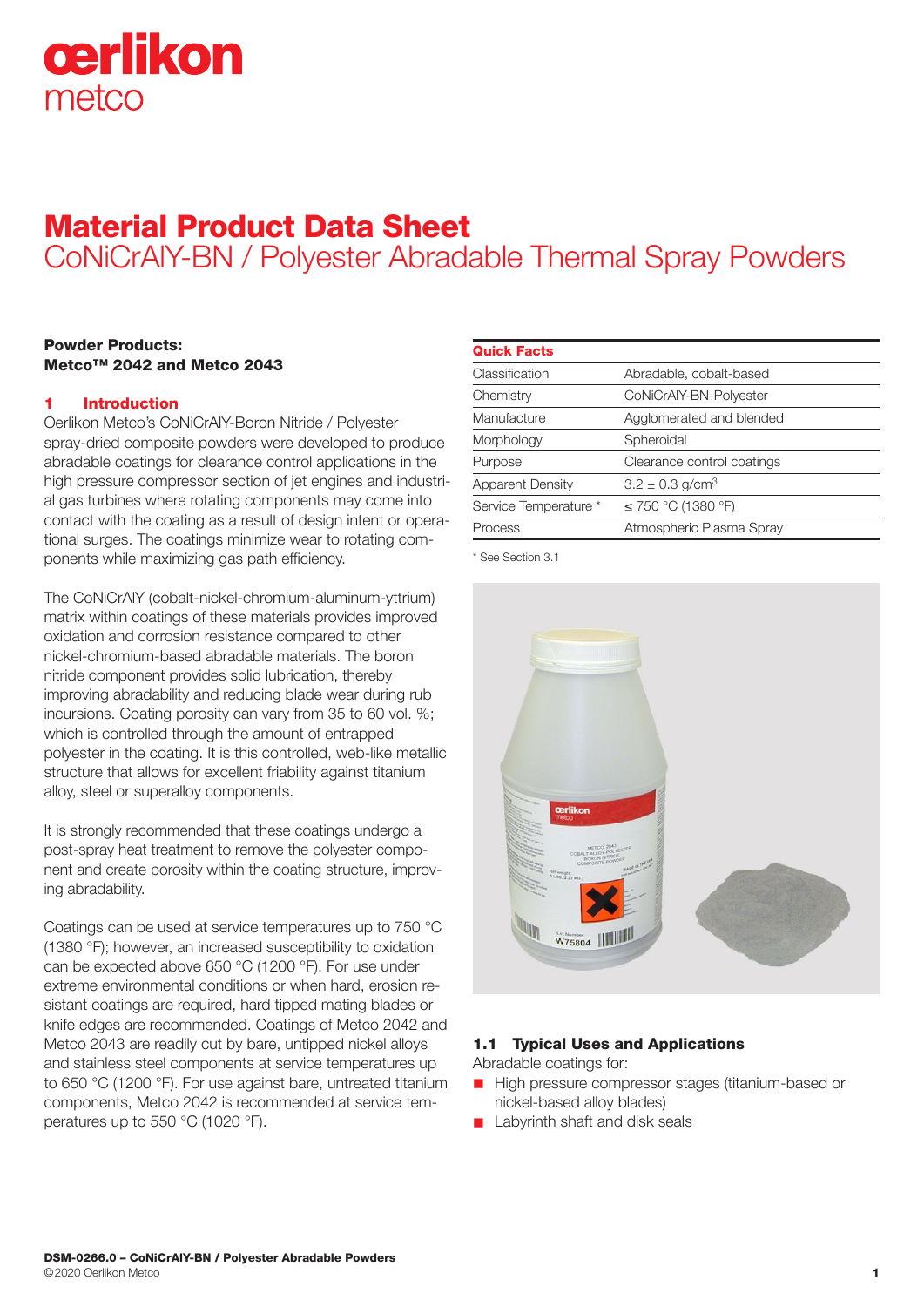# 2 Material Information

#### 2.1 Chemical Composition

| <b>Product</b> | <b>Weight Percent (nominal)</b> |               |                 |          |         |                                |  |                       |  |
|----------------|---------------------------------|---------------|-----------------|----------|---------|--------------------------------|--|-----------------------|--|
|                | <b>Cobalt</b>                   | <b>Nickel</b> | <b>Chromium</b> | Aluminum | Yttrium | <b>Boron Nitride Polyester</b> |  | <b>Organic Solids</b> |  |
| Metco 2042     | 29                              |               | l hi            |          |         |                                |  |                       |  |
| Metco 2043     | -30                             | 25            | Ib              |          |         |                                |  |                       |  |

# 2.2 Particle Size Distribution

| <b>Product</b> | <b>Nominal Range um</b> | <b>D90</b> | D50 | <b>D10</b> |
|----------------|-------------------------|------------|-----|------------|
| Metco 2042     | $-176 + 7.8$            | 190        | 85  | 45         |
| Metco 2043     | $-176 + 11$             | 140        | 75  | つに         |

Upper particle size analysis using sieve in accordance with ASTM B214; lower size analysis using laser diffraction (Microtrac)

#### 2.3 Key Selection Criteria

- $\blacksquare$  Metco 2042 is recommended for applications using bare, untipped titanium alloy blades operating at service temperatures up to 550 °C (1022 °F).
- $\blacksquare$  Metco 2043 is recommended for compatibility with steel and nickel-based superalloy blades.
- Metco 2043 produces harder and more erosion resistant coatings.
- Metco 2042 has a coarser particle size distribution and the powder contains more hBN than Metco 2043. The additional hBN enhances abradability.
- $\blacksquare$  Always choose the material that meets the customer material and process specifications.

#### 2.4 Related Products

- Metco 2042 and Metco 2043 are plasma-sprayed alternatives to products such as Metco 301NS, Metco 301C-NS, Metco 314, Durabrade 2313, Metco 312 and Durabrade 2311.
- Coatings of Metco 2042 and Metco 2043 exhibit improved corrosion resistance versus Metco 320NS, Metco 313 and Ni-Graphite coatings (Metco 307, Metco 308, Metco 309, Durabrade 2221, Durabrade 2223 and Durabrade 2241).
- Coatings of Metco 2042 and Metco 2043 can be used at higher service temperatures than coatings of the previously mentioned nickel graphite materials and NiCrAl-Bentonite materials (Metco 314NS, Metco 312NS, Durabrade 2313 and Durabrade 2311).

### 2.5 Customer Specifications

| <b>Product</b> | <b>Customer Specification</b>               |  |  |
|----------------|---------------------------------------------|--|--|
| Metco 2042     | Honeywell EMS 57762<br>MTU MTS 1452 Cond, B |  |  |
|                | Pratt & Whitney PMC 5124                    |  |  |
|                | Pratt & Whitney PWA 36294-1S                |  |  |
| Metco 2043     | Alstom HTCT 601844                          |  |  |
|                | Rolls-Royce Corporation EMS 56768           |  |  |
|                | Rolls-Royce plc RRMS 40028                  |  |  |
|                | Snecma DMR 33.101                           |  |  |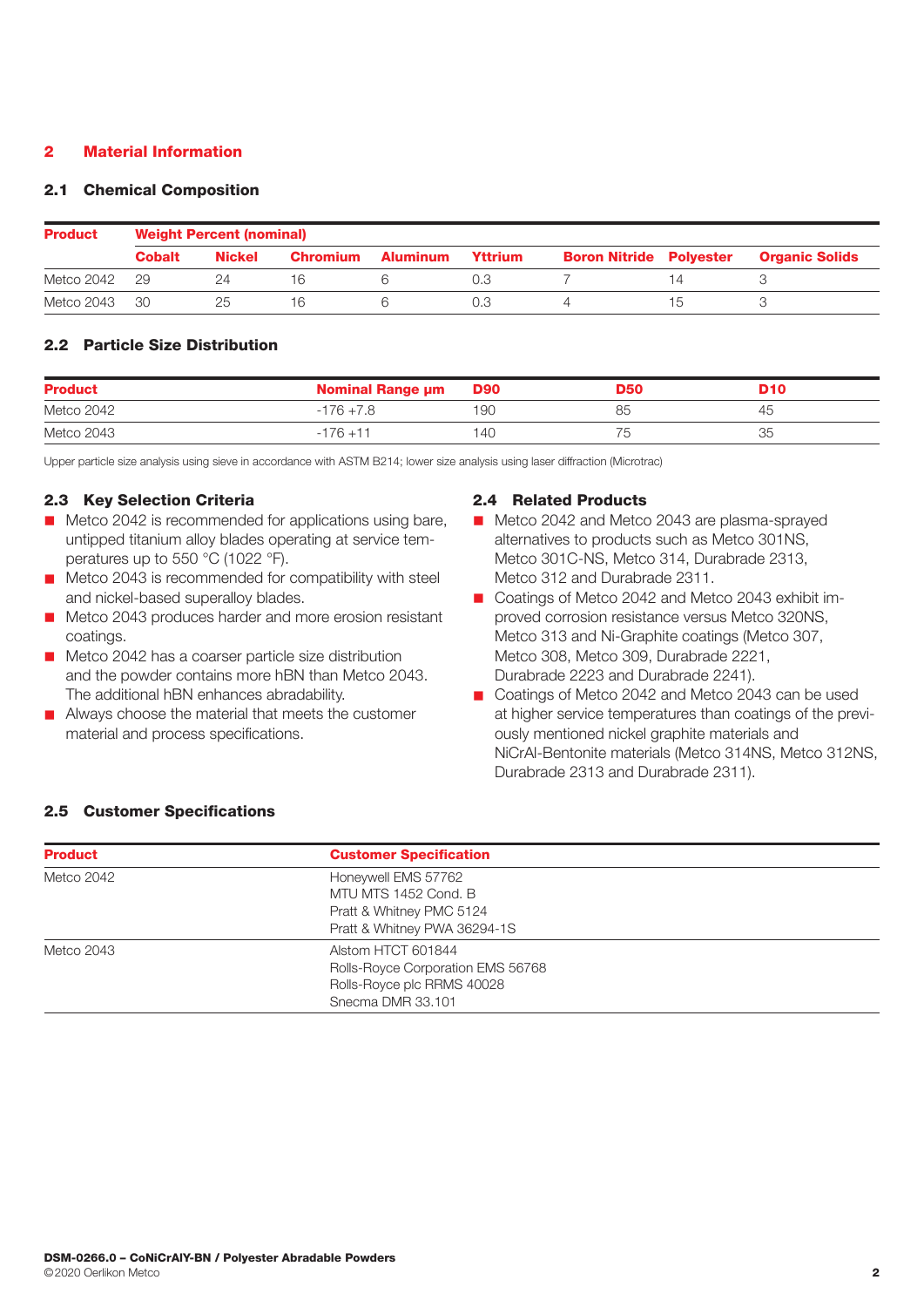# 3 Coating Information

# 3.1 Key Thermal Spray Coating Information

| <b>Specification</b>                       |                              | <b>Metco 2042</b>                                             | <b>Metco 2043</b>                                          |
|--------------------------------------------|------------------------------|---------------------------------------------------------------|------------------------------------------------------------|
| <b>Recommended Process</b>                 |                              | Atmospheric Plasma Spray                                      | Atmospheric Plasma Spray                                   |
| Color As Sprayed                           |                              | Gray                                                          | Gray                                                       |
| Recommend Bond Coat Materials <sup>a</sup> |                              | Metco 450NS, Metco 480NS, Amdry 956,<br>Amdry 995C, Amdry 962 | Amdry 962, Amdry 995C                                      |
| Machined Surface Profile Ra (approx)       | um                           | $3 - 4$                                                       | $3 - 4$                                                    |
|                                            | μiη                          | $100 - 150$                                                   | $100 - 150$                                                |
| Macrohardness Guidelines                   |                              | <b>Against Bare Ti</b><br><b>Components</b>                   | <b>Against Bare Steel or</b><br><b>Ni-Alloy Components</b> |
| As Sprayed <sup>b</sup>                    | HR <sub>15</sub> Y           | $58 - 65$                                                     | $75 - 85$                                                  |
| <b>Heat Treated</b>                        | <b>HR15Y</b>                 | $30 - 50$                                                     | $65 - 75$                                                  |
| Density                                    | g/cm <sup>3</sup>            | 3.0                                                           | 3.2                                                        |
| Minimum Bond Strength                      | <b>MPa</b>                   | 3.4                                                           | 6.9                                                        |
|                                            | psi                          | 500                                                           | 1000                                                       |
| Thickness Limit <sup>c</sup>               | mm                           | > 3                                                           | >4                                                         |
|                                            | in                           | > 0.125                                                       | > 0.157                                                    |
| Coating Weight                             | kg/m <sup>2</sup> /0.1 mm    | 0.3                                                           | 0.34                                                       |
|                                            | lb/ft <sup>2</sup> /0.001 in | 0.016                                                         | 0.0187                                                     |
| Porosity <sup>d</sup>                      | $vol\%$                      | $50 - 60$                                                     | $35 - 45$                                                  |
| Maximum Service Temperatures               | $^{\circ}C$                  | 750                                                           | 750                                                        |
| Against hard tipped component <sup>e</sup> | °F                           | 1380                                                          | 1380                                                       |
| Against bare Ti components                 | $^{\circ}C$                  | 550                                                           | not recommended                                            |
|                                            | $\circ$ F                    | 1020                                                          | not recommended                                            |
| Against bare Ni-alloy or stainless steel   | $^{\circ}C$                  | 650                                                           | 650                                                        |
|                                            | $\circ$ F                    | 1200                                                          | 1200                                                       |

a Many customer coating specifications specify proprietary MCrAlY bond coat materials available to authorized users. Please check with your Oerlikon Metco Account Representative for availability.

b Data provided for reference only. It is not recommended to use Metco 2042 or Metco 2043 coatings in the as-sprayed condition against bare titanium, steel or nickel-alloy components.

<sup>c</sup> Processing of complex geometries or internal diameters may further limit the maximum coating thickness achievable.

<sup>d</sup> This is an indication of coating macro porosity (post heat treated condition), measured on standard metallographic section of sprayed coating.

<sup>e</sup> Increased susceptibility to oxidation at temperatures above 650 °C (1200 °F) can be expected.

# 3.2 Post-Coating Polyester Removal

Post-coat heat treat Metco 2042 and Metco 2043 coatings to "burn-out" or remove the polyester entrapped within the coating structure. These materials have been engineered such that post-coating removal of the polyester will leave behind an interconnected metal matrix, which is the desired structure for optimal abradability.

The heat treatment cycle may vary based on part geometry, coating thickness and part size. Verify that the polyester has been removed using a technique such as TGA (Thermo Gravimetric Analysis). The recommended heat treatment cycle is as follows:

| <b>Recommended Heat Treatment Cycle</b> |                                                                                      |  |  |  |
|-----------------------------------------|--------------------------------------------------------------------------------------|--|--|--|
| Atmosphere                              | Air with proper exhaust                                                              |  |  |  |
| Ramp up                                 | Room temperature to 500 °C (932 °F) at 5 °C/min<br>(9 °F/min) in approximately 1.5 h |  |  |  |
| Heat soak                               | 500 °C (932 °F) for 3.5 h                                                            |  |  |  |
| Ramp down                               | 500 °C (932 °F) to ambient temperature in<br>approximately 2 h                       |  |  |  |